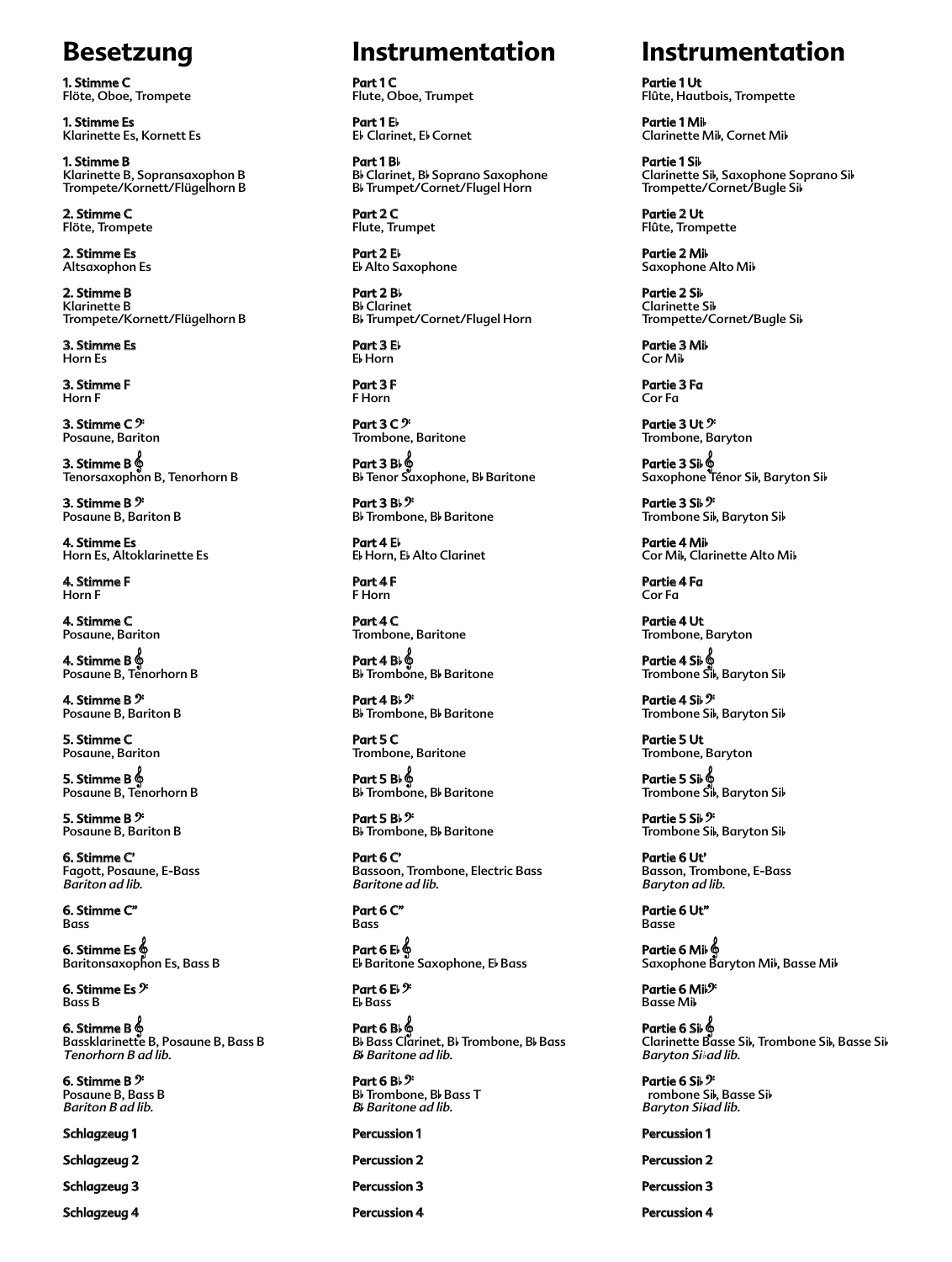# Lou Bega<br>Mambo No. 5<br>A little bit of...

## arr. John Blanken



Music by Perez Prado, words by Lou Bega/Zippy © Copyright E.M.M.I., voor Holland: Peermusic (Holland) bv.<br>2000 Authorized edition by De Haske Publications BV, P.O. Box 744, NL-8440 AS Heerenveen, Holland

1002128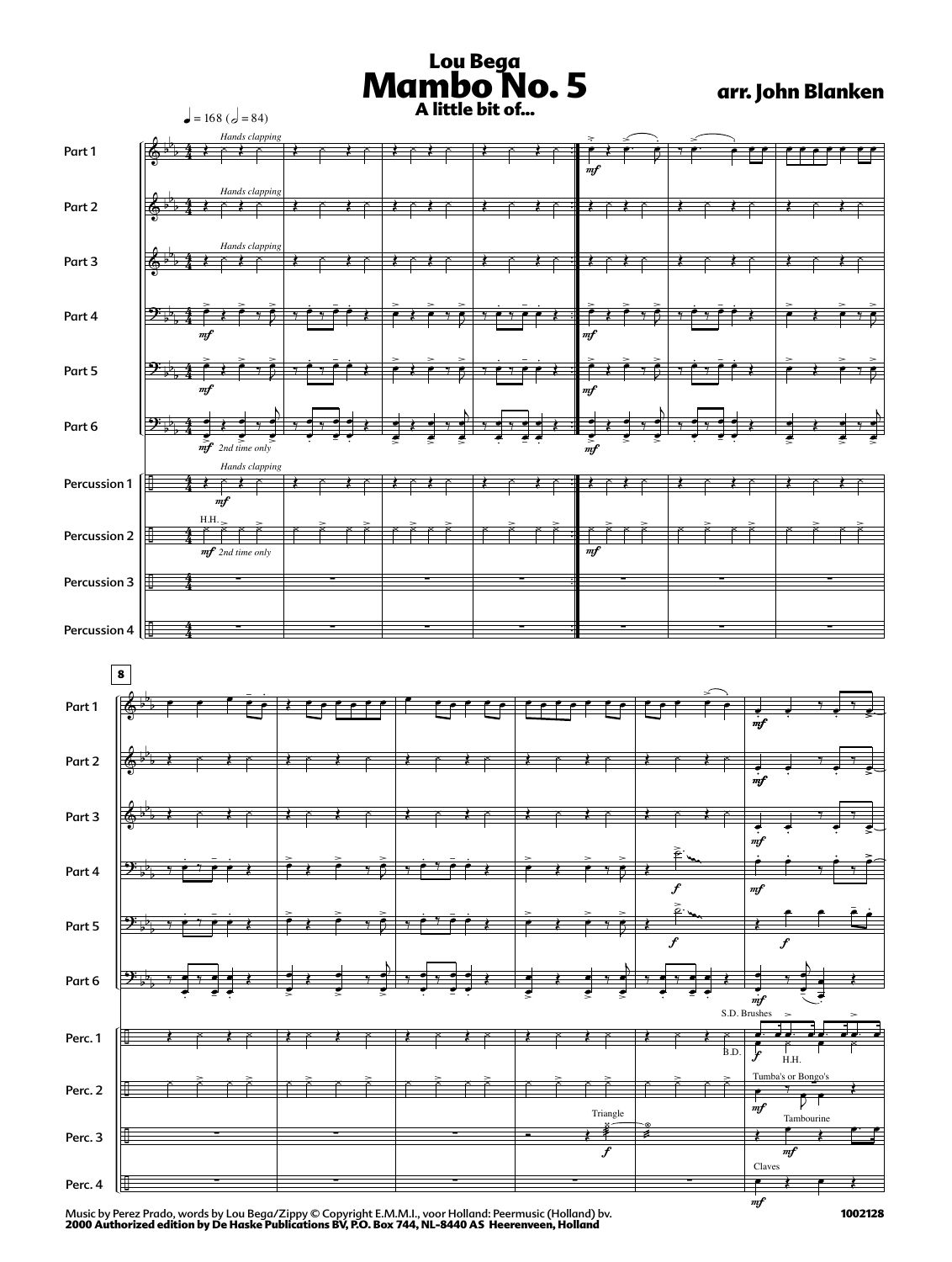